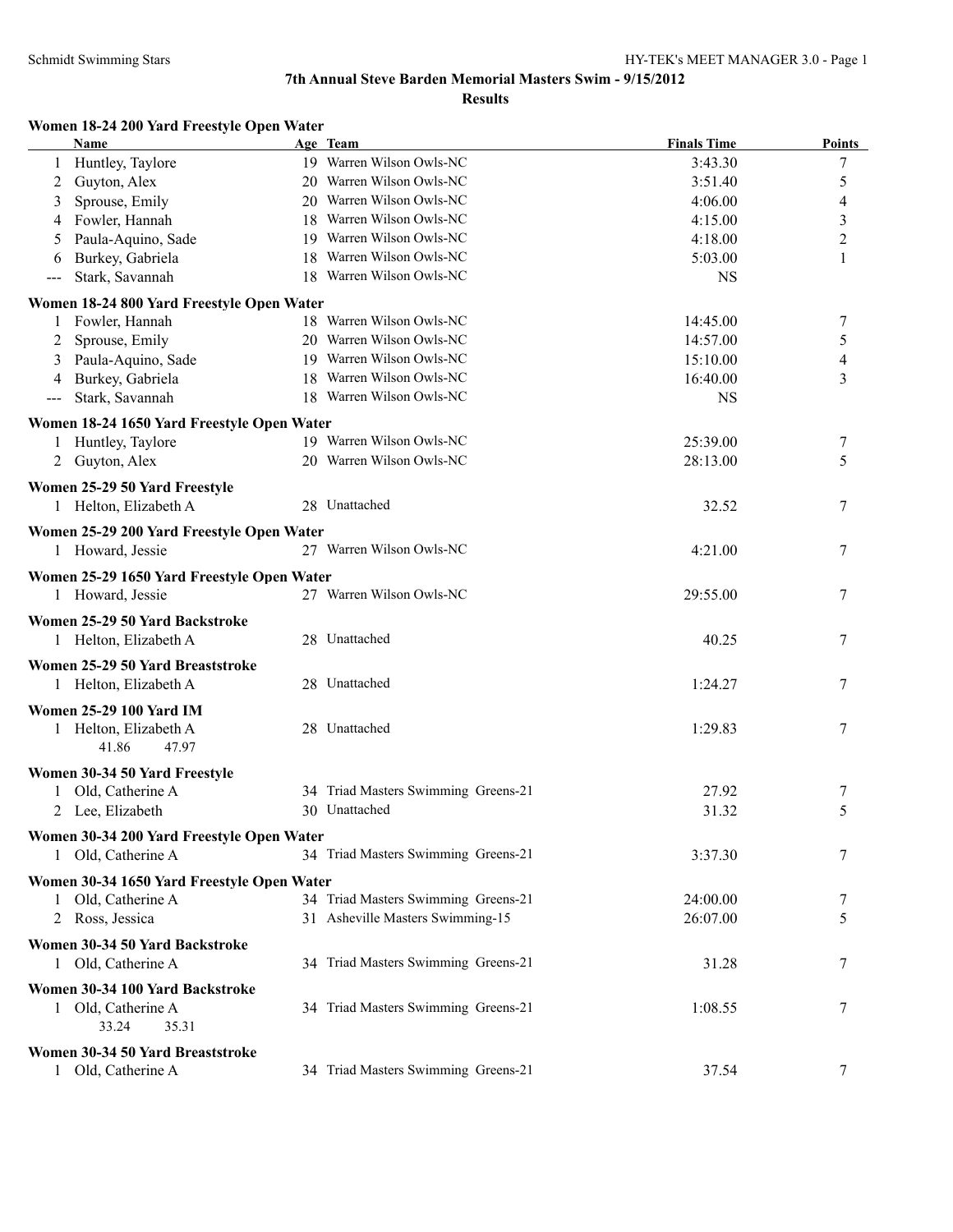**Results**

| (Women 30-34 50 Yard Breaststroke)<br>2 Lee, Elizabeth                                         | 30 Unattached                                                                                          | 39.96                       | 5      |
|------------------------------------------------------------------------------------------------|--------------------------------------------------------------------------------------------------------|-----------------------------|--------|
| Women 30-34 100 Yard Breaststroke                                                              |                                                                                                        |                             |        |
| 1 Old, Catherine A<br>38.20<br>44.21                                                           | 34 Triad Masters Swimming Greens-21                                                                    | 1:22.41                     | 7      |
| Women 30-34 50 Yard Butterfly<br>1 Lee, Elizabeth                                              | 30 Unattached                                                                                          | 37.03                       | 7      |
| <b>Women 30-34 100 Yard IM</b><br>1 Lee, Elizabeth<br>37.83<br>40.72                           | 30 Unattached                                                                                          | 1:18.55                     | 7      |
| <b>Women 30-34 200 Yard IM</b><br>1 Lee, Elizabeth<br>37.58<br>45.35<br>48.95                  | 30 Unattached<br>40.60                                                                                 | 2:52.48                     | 7      |
| Women 35-39 50 Yard Freestyle<br>1 Wainio, Courtney A                                          | 37 YMCA Of the Triangle Area                                                                           | 27.59                       | 7      |
| Women 35-39 100 Yard Freestyle<br>1 Wainio, Courtney A<br>30.08<br>32.60                       | 37 YMCA Of the Triangle Area                                                                           | 1:02.68                     | 7      |
| Women 35-39 50 Yard Breaststroke<br>1 Wainio, Courtney A                                       | 37 YMCA Of the Triangle Area                                                                           | 36.07                       | 7      |
| Women 35-39 100 Yard Breaststroke<br>1 Wainio, Courtney A<br>37.34<br>43.22                    | 37 YMCA Of the Triangle Area                                                                           | 1:20.56                     | 7      |
| <b>Women 35-39 100 Yard IM</b><br>1 Wainio, Courtney A<br>35.11<br>37.68                       | 37 YMCA Of the Triangle Area                                                                           | 1:12.79                     | 7      |
| Women 40-44 50 Yard Freestyle<br>1 Casey, Nancy W<br>2 Rudisill, Kamie M<br>--- Greene, Dana M | 44 Asheville Masters Swimming-15<br>43 North Carolina Masters Swimmin-13<br>43 Raleigh Area Masters-26 | 31.13<br>31.34<br><b>NS</b> | 7<br>5 |
| Women 40-44 100 Yard Freestyle Choice with Fins<br>--- Greene, Dana M                          | 43 Raleigh Area Masters-26                                                                             | <b>NS</b>                   |        |
| Women 40-44 100 Yard Freestyle<br>Rudisill, Kamie M<br>1<br>32.91<br>34.19                     | 43 North Carolina Masters Swimmin-13                                                                   | 1:07.10                     | $\tau$ |
| Greene, Dana M<br>--- 1                                                                        | 43 Raleigh Area Masters-26                                                                             | <b>NS</b>                   |        |
| Women 40-44 200 Yard Freestyle<br>1 Rudisill, Kamie M<br>32.73<br>38.02<br>39.33               | 43 North Carolina Masters Swimmin-13<br>37.05                                                          | 2:27.13                     | 7      |
| Women 40-44 1650 Yard Freestyle Open Water<br>1 Menzer, Melinda J                              | 43 Unattached                                                                                          | 24:06.00                    | 7      |
| Women 40-44 50 Yard Backstroke<br>1 Rudisill, Kamie M<br>Greene, Dana M                        | 43 North Carolina Masters Swimmin-13<br>43 Raleigh Area Masters-26                                     | 36.20<br><b>NS</b>          | 7      |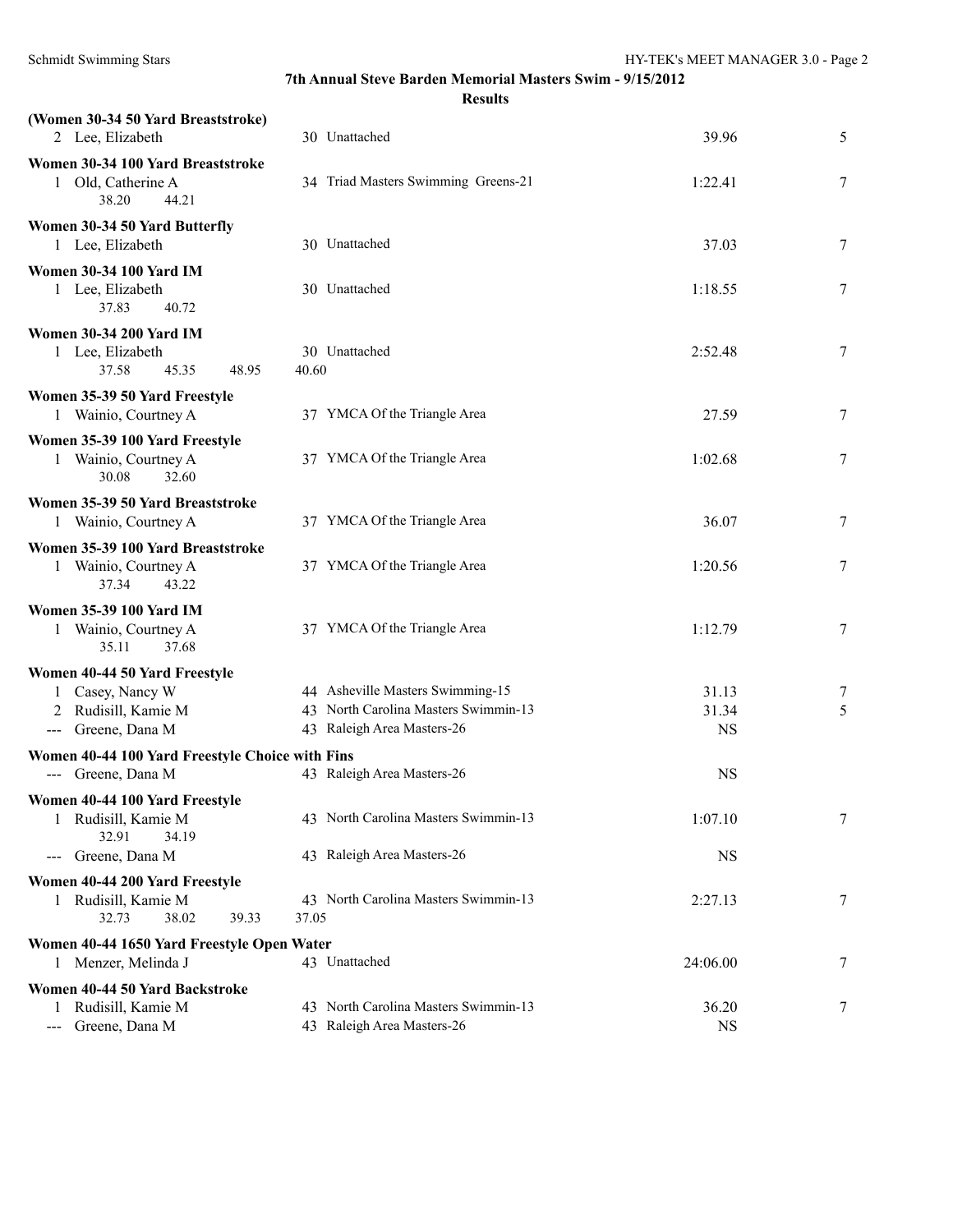| (Women 40-44 50 Yard Backstroke)<br>--- Casey, Nancy W                                  | 44 Asheville Masters Swimming-15                                     | <b>NS</b>             |   |
|-----------------------------------------------------------------------------------------|----------------------------------------------------------------------|-----------------------|---|
| Women 40-44 100 Yard Backstroke<br>1 Rudisill, Kamie M<br>37.75<br>39.01                | 43 North Carolina Masters Swimmin-13                                 | 1:16.76               | 7 |
| Women 40-44 50 Yard Breaststroke<br>--- Greene, Dana M                                  | 43 Raleigh Area Masters-26                                           | <b>NS</b>             |   |
| Women 40-44 100 Yard Breaststroke<br>--- Greene, Dana M                                 | 43 Raleigh Area Masters-26                                           | <b>NS</b>             |   |
| Women 40-44 50 Yard Butterfly<br>--- Greene, Dana M                                     | 43 Raleigh Area Masters-26                                           | <b>NS</b>             |   |
| Women 45-49 200 Yard Freestyle Open Water<br>1 Duncan, Caroline                         | 48 Unattached                                                        | 4:12.00               | 7 |
| Women 45-49 800 Yard Freestyle Open Water<br>1 Kramer, Adrienne<br>--- McNerhany, Renee | 46 Asheville Masters Swimming-15<br>47 Asheville Masters Swimming-15 | 14:57.00<br><b>NS</b> | 7 |
| Women 45-49 1650 Yard Freestyle Open Water<br>1 Duncan, Caroline                        | 48 Unattached                                                        | 28:46.00              | 7 |
| Women 45-49 200 Yard Backstroke<br>1 Kramer, Adrienne<br>4:09.53<br>48.29<br>45.22      | 46 Asheville Masters Swimming-15                                     | 2:56.87               | 7 |
| Women 45-49 200 Yard Butterfly<br>1 Kramer, Adrienne                                    | 46 Asheville Masters Swimming-15                                     | 3:16.40               | 7 |
| <b>Women 45-49 200 Yard IM</b><br>1 Kramer, Adrienne<br>41.24<br>46.71<br>50.29         | 46 Asheville Masters Swimming-15<br>43.71                            | 3:01.95               | 7 |
| Women 50-54 50 Yard Freestyle<br>1 Battle, Ruth                                         | 50 Asheville Masters Swimming-15                                     | 28.54                 | 7 |
| Women 50-54 50 Yard Butterfly<br>1 Battle, Ruth                                         | 50 Asheville Masters Swimming-15                                     | 29.78                 | 7 |
| Women 55-59 100 Yard Freestyle Choice with Fins<br>1 Merrick, Marla                     | 56 Barracuda Swim Club of Northea-15                                 | 1:26.59               | 7 |
| Women 55-59 200 Yard Freestyle<br>1 Wilson, Debbie R<br>34.77<br>39.88<br>40.94         | 58 Asheville Masters Swimming-15<br>42.06                            | 2:37.65               | 7 |
| 2 Merrick, Marla<br>50.72<br>59.99<br>59.80                                             | 56 Barracuda Swim Club of Northea-15<br>56.97                        | 3:47.48               | 5 |
| Women 55-59 800 Yard Freestyle Open Water<br>1 Merrick, Marla                           | 56 Barracuda Swim Club of Northea-15                                 | 18:17.00              | 7 |
| Women 55-59 1650 Yard Freestyle Open Water<br>1 Hipps, Lou C                            | 55 Asheville Masters Swimming-15                                     | 38:32.00              | 7 |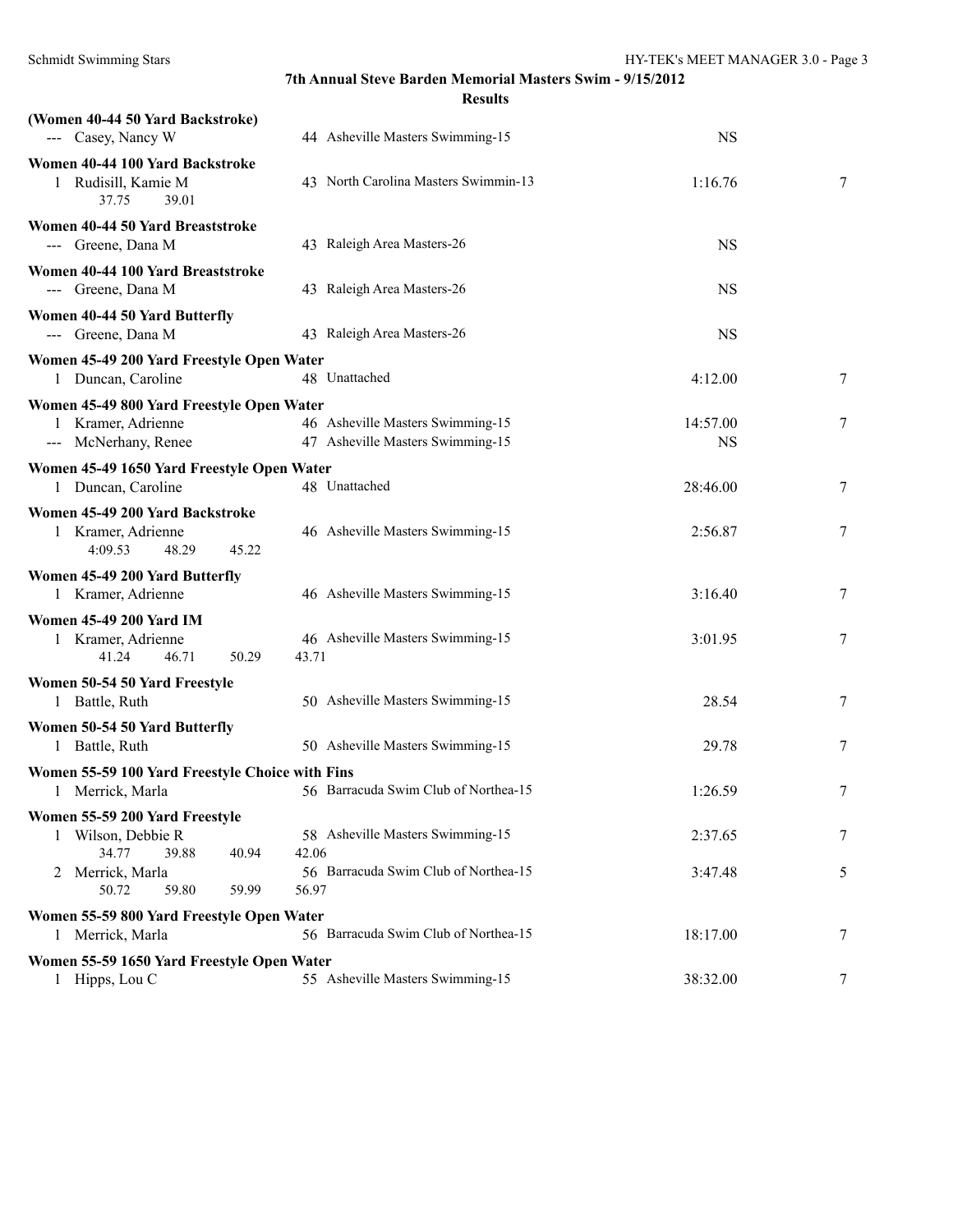| Women 55-59 200 Yard Backstroke                                           |         |                                      |           |                |
|---------------------------------------------------------------------------|---------|--------------------------------------|-----------|----------------|
| 1 Wilson, Debbie R<br>59.20<br>2:20.78<br>48.88                           |         | 58 Asheville Masters Swimming-15     | 2:59.94   | 7              |
| 2 Merrick, Marla<br>4:09.14<br>1:03.27<br>1:00.62                         |         | 56 Barracuda Swim Club of Northea-15 | 3:59.19   | 5              |
| Women 55-59 100 Yard Breaststroke<br>1 Wilson, Debbie R<br>45.64<br>51.69 |         | 58 Asheville Masters Swimming-15     | 1:37.33   | 7              |
| Women 60-64 800 Yard Freestyle Open Water                                 |         |                                      |           |                |
| 1 Less, Karen H                                                           |         | 60 Burke/Unifour Masters Swimming-4  | 30:28.00  | 7              |
| Women 70-74 50 Yard Freestyle<br>1 Ramm, Ellen M                          |         | 70 Fireball Masters Swimming         | 50.90     | 7              |
| Women 70-74 100 Yard Freestyle<br>1 Ramm, Ellen M<br>38.08<br>15.28       |         | 70 Fireball Masters Swimming         | 53.36     | 7              |
| Women 70-74 100 Yard Freestyle Choice with Fins                           |         |                                      |           |                |
| 1 Ramm, Ellen M                                                           |         | 70 Fireball Masters Swimming         | 1:30.82   | 7              |
| Women 70-74 200 Yard Freestyle                                            |         |                                      |           |                |
| 1 Ramm, Ellen M<br>53.83                                                  | 1:20.14 | 70 Fireball Masters Swimming         | 4:43.28   | 7              |
| Women 70-74 50 Yard Backstroke                                            |         |                                      |           |                |
| 1 Ramm, Ellen M                                                           |         | 70 Fireball Masters Swimming         | 1:05.30   | 7              |
| 2 Crook, Joan E                                                           |         | 71 Florida Aquatic Combined Team-14  | 1:25.59   | 5              |
| Women 70-74 50 Yard Breaststroke                                          |         |                                      |           |                |
| 1 Crook, Joan E                                                           |         | 71 Florida Aquatic Combined Team-14  | 1:37.78   | 7              |
|                                                                           |         |                                      |           |                |
| Men 18-24 200 Yard Freestyle Open Water<br>1 Parkerson, Cooper            |         | 21 Warren Wilson Owls-NC             | 3:03.70   | 7              |
| Clarke, Curran<br>2                                                       |         | 18 Warren Wilson Owls-NC             | 3:08.30   | $\sqrt{5}$     |
| Stroud, Will<br>3                                                         |         | 23 Warren Wilson Owls-NC             | 3:20.60   | $\overline{4}$ |
| Jones, Davis<br>4                                                         |         | 20 Warren Wilson Owls-NC             | 3:45.00   | $\mathfrak{Z}$ |
| Soled, Jake<br>5                                                          |         | 20 Warren Wilson Owls-NC             | 4:07.80   | $\sqrt{2}$     |
| Capp, Stanley<br>6                                                        |         | 21 Warren Wilson Owls-NC             | 4:11.00   | 1              |
| Mathurin, Manny<br>7                                                      |         | 18 Warren Wilson Owls-NC             | 4:26.00   |                |
|                                                                           |         |                                      |           |                |
| Men 18-24 800 Yard Freestyle Open Water                                   |         | 18 Warren Wilson Owls-NC             | 10:57.00  | 7              |
| Clarke, Curran                                                            |         |                                      |           |                |
| Men 18-24 1650 Yard Freestyle Open Water                                  |         |                                      |           |                |
| Parkerson, Cooper<br>1                                                    | 21      | Warren Wilson Owls-NC                | 22:22.00  | 7              |
| Stroud, Will<br>2                                                         | 23      | Warren Wilson Owls-NC                | 24:59.00  | 5              |
| Jones, Davis<br>3                                                         |         | 20 Warren Wilson Owls-NC             | 27:53.00  | 4              |
| Capp, Stanley<br>4                                                        | 21      | Warren Wilson Owls-NC                | 28:15.00  | 3              |
| Soled, Jake<br>5                                                          |         | 20 Warren Wilson Owls-NC             | 28:17.00  | $\overline{2}$ |
| Men 30-34 50 Yard Freestyle                                               |         |                                      |           |                |
| 1 Petusky, Steve                                                          |         | 34 North Carolina Masters Swimmin-13 | 24.83     | 7              |
| Sartain, Lee                                                              |         | 31 YMCA Of the Triangle Area         | <b>NS</b> |                |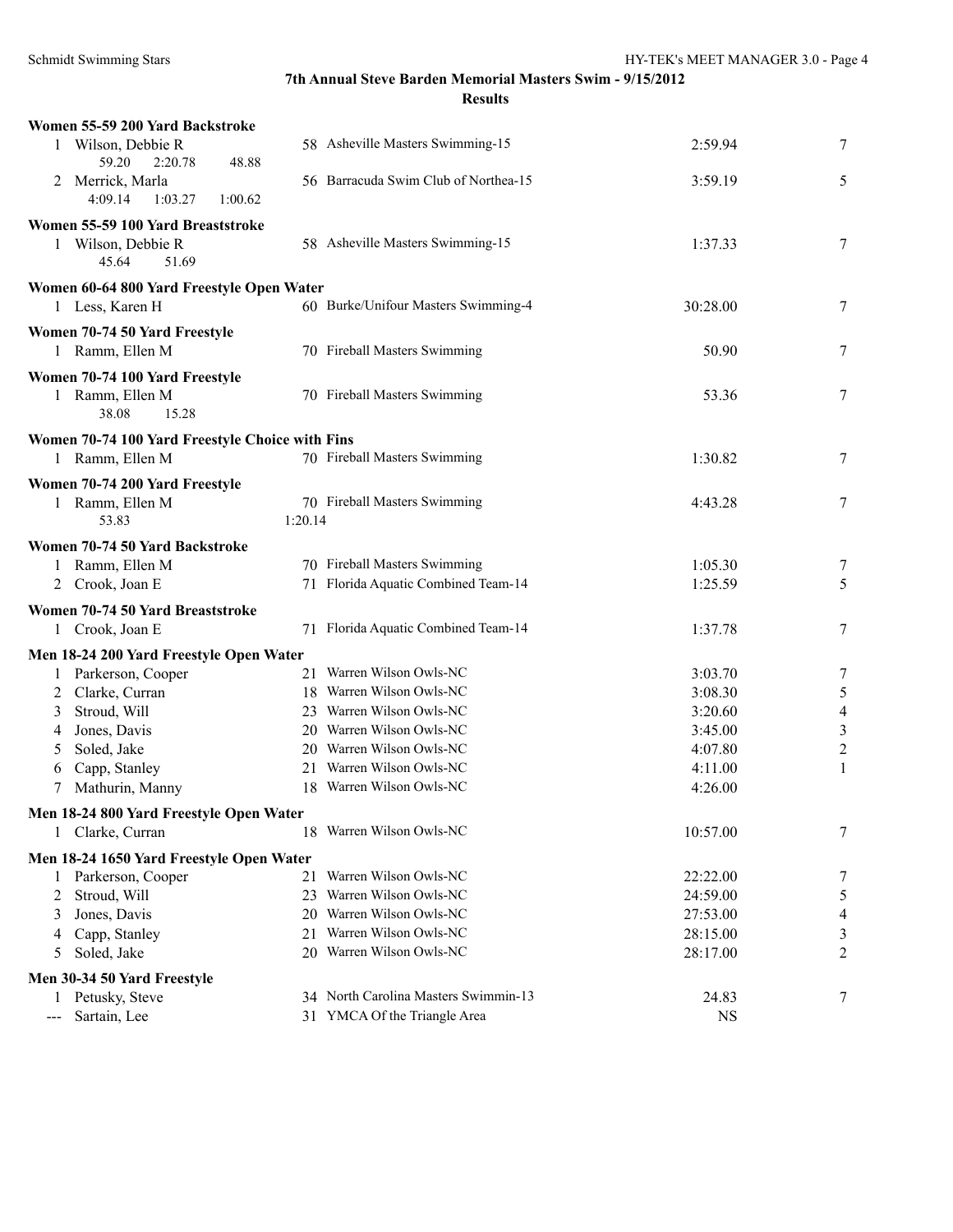| Men 30-34 100 Yard Freestyle Choice with Fins |                                      |                      |   |
|-----------------------------------------------|--------------------------------------|----------------------|---|
| --- Petusky, Steve                            | 34 North Carolina Masters Swimmin-13 | DQ                   |   |
| Men 30-34 200 Yard Freestyle Open Water       |                                      |                      |   |
| 1 Pitts, Eric M                               | 30 Asheville Masters Swimming-15     | 3:10.90              | 7 |
| Men 30-34 1650 Yard Freestyle Open Water      |                                      |                      |   |
| 1 Pitts, Eric M                               | 30 Asheville Masters Swimming-15     | 25:41.00             | 7 |
| Men 30-34 50 Yard Breaststroke                |                                      |                      |   |
| 1 Petusky, Steve                              | 34 North Carolina Masters Swimmin-13 | 34.28                | 7 |
| --- Sartain, Lee                              | 31 YMCA Of the Triangle Area         | <b>NS</b>            |   |
| Men 30-34 50 Yard Butterfly                   |                                      |                      |   |
| 1 Petusky, Steve                              | 34 North Carolina Masters Swimmin-13 | 29.55                | 7 |
| Men 35-39 50 Yard Freestyle                   |                                      |                      |   |
| Bachmeyer, Adam<br>1                          | 39 Asheville Masters Swimming-15     | 24.70                | 7 |
| Owen, Jeffrey J<br>2                          | 37 Asheville Masters Swimming-15     | 26.84                | 5 |
| Robinson, Robert C<br>3                       | 37 Unattached                        | 27.65                | 4 |
| Taylor, Marc A<br>4                           | 37 Unattached                        | 32.32                | 3 |
| Men 35-39 100 Yard Freestyle                  |                                      |                      |   |
| 1 Bachmeyer, Adam<br>25.95<br>30.15           | 39 Asheville Masters Swimming-15     | 56.10                | 7 |
| 2 Owen, Jeffrey J                             | 37 Asheville Masters Swimming-15     | 58.56                | 5 |
| 28.20<br>30.36                                |                                      |                      |   |
| Robinson, Robert C<br>3                       | 37 Unattached<br>37 Unattached       | 1:03.17              | 4 |
| Taylor, Marc A<br>4<br>Willis, Matt           | 36 Cape Fear Aquatic Club            | 1:14.78<br><b>NS</b> | 3 |
| $\scriptstyle\cdots\scriptstyle\cdots$        |                                      |                      |   |
| Men 35-39 200 Yard Freestyle Open Water       | 39 Asheville Masters Swimming-15     |                      |   |
| --- Bachmeyer, Adam                           |                                      | <b>NS</b>            |   |
| Men 35-39 200 Yard Freestyle                  |                                      |                      |   |
| 1 Bachmeyer, Adam                             | 39 Asheville Masters Swimming-15     | 2:14.03              | 7 |
| --- Willis, Matt                              | 36 Cape Fear Aquatic Club            | <b>NS</b>            |   |
| Men 35-39 800 Yard Freestyle Open Water       |                                      |                      |   |
| 1 Owen, Jeffrey J                             | 37 Asheville Masters Swimming-15     | 11:02.00             | 7 |
| Men 35-39 1650 Yard Freestyle Open Water      |                                      |                      |   |
| 1 Bachmeyer, Adam                             | 39 Asheville Masters Swimming-15     | 22:52.00             | 7 |
| Men 35-39 50 Yard Backstroke                  |                                      |                      |   |
| 1 Robinson, Robert C                          | 37 Unattached                        | 34.97                | 7 |
| 2 Taylor, Marc A                              | 37 Unattached                        | 43.56                | 5 |
| Men 35-39 100 Yard Backstroke                 |                                      |                      |   |
| 1 Bachmeyer, Adam                             | 39 Asheville Masters Swimming-15     | 1:13.94              | 7 |
| 36.10<br>37.84                                |                                      |                      |   |
| Willis, Matt<br>$---$                         | 36 Cape Fear Aquatic Club            | <b>NS</b>            |   |
| Men 35-39 200 Yard Backstroke                 |                                      |                      |   |
| --- Willis, Matt                              | 36 Cape Fear Aquatic Club            | <b>NS</b>            |   |
| Men 35-39 50 Yard Breaststroke                |                                      |                      |   |
| 1 Owen, Jeffrey J                             | 37 Asheville Masters Swimming-15     | 35.07                | 7 |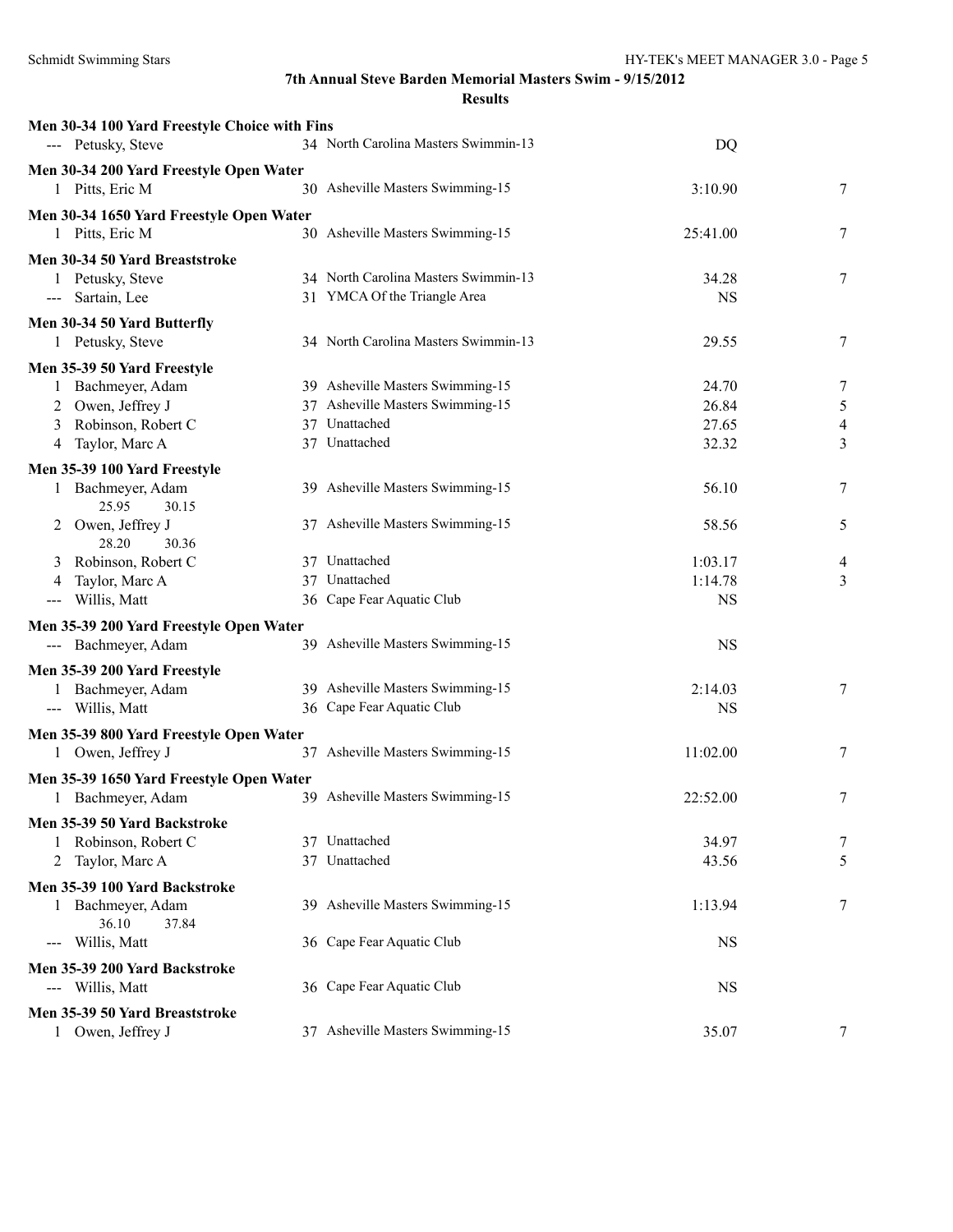| Men 35-39 50 Yard Butterfly                                                                                                                                                                                                                                                                                                                                                                                                                                                                |                                                                              |           |                  |
|--------------------------------------------------------------------------------------------------------------------------------------------------------------------------------------------------------------------------------------------------------------------------------------------------------------------------------------------------------------------------------------------------------------------------------------------------------------------------------------------|------------------------------------------------------------------------------|-----------|------------------|
| Taylor, Marc A                                                                                                                                                                                                                                                                                                                                                                                                                                                                             | 37 Unattached                                                                | 34.08     | 7                |
| 2 Robinson, Robert C                                                                                                                                                                                                                                                                                                                                                                                                                                                                       | 37 Unattached                                                                | 34.64     | 5                |
| Men 35-39 100 Yard Butterfly                                                                                                                                                                                                                                                                                                                                                                                                                                                               |                                                                              |           |                  |
| --- Bachmeyer, Adam                                                                                                                                                                                                                                                                                                                                                                                                                                                                        | 39 Asheville Masters Swimming-15                                             | <b>NS</b> |                  |
| Men 35-39 100 Yard IM                                                                                                                                                                                                                                                                                                                                                                                                                                                                      |                                                                              |           |                  |
| 1 Owen, Jeffrey J                                                                                                                                                                                                                                                                                                                                                                                                                                                                          | 37 Asheville Masters Swimming-15                                             | 1:07.00   | 7                |
| 31.19<br>35.81                                                                                                                                                                                                                                                                                                                                                                                                                                                                             |                                                                              |           |                  |
| Taylor, Marc A<br>2<br>44.61<br>47.89                                                                                                                                                                                                                                                                                                                                                                                                                                                      | 37 Unattached                                                                | 1:32.50   | 5                |
| Robinson, Robert C                                                                                                                                                                                                                                                                                                                                                                                                                                                                         | 37 Unattached                                                                | 1:33.93   | 4                |
| 43.90<br>50.03                                                                                                                                                                                                                                                                                                                                                                                                                                                                             |                                                                              |           |                  |
| Willis, Matt<br>$\frac{1}{2} \left( \frac{1}{2} \right) \left( \frac{1}{2} \right) \left( \frac{1}{2} \right) \left( \frac{1}{2} \right) \left( \frac{1}{2} \right) \left( \frac{1}{2} \right) \left( \frac{1}{2} \right) \left( \frac{1}{2} \right) \left( \frac{1}{2} \right) \left( \frac{1}{2} \right) \left( \frac{1}{2} \right) \left( \frac{1}{2} \right) \left( \frac{1}{2} \right) \left( \frac{1}{2} \right) \left( \frac{1}{2} \right) \left( \frac{1}{2} \right) \left( \frac$ | 36 Cape Fear Aquatic Club                                                    | <b>NS</b> |                  |
| Men 40-44 50 Yard Freestyle                                                                                                                                                                                                                                                                                                                                                                                                                                                                |                                                                              |           |                  |
| 1 Adcock, George E                                                                                                                                                                                                                                                                                                                                                                                                                                                                         | 41 North Carolina Masters Swimmin-13                                         | 25.75     | $\overline{7}$   |
| 2 Carlton, Craig                                                                                                                                                                                                                                                                                                                                                                                                                                                                           | 41 North Carolina Masters Swimmin-13                                         | 26.47     | 5                |
| deMaine, Michael J<br>3                                                                                                                                                                                                                                                                                                                                                                                                                                                                    | 40 Unattached                                                                | 32.92     | 4                |
| Men 40-44 100 Yard Freestyle                                                                                                                                                                                                                                                                                                                                                                                                                                                               |                                                                              |           |                  |
| 1 Carlton, Craig                                                                                                                                                                                                                                                                                                                                                                                                                                                                           | 41 North Carolina Masters Swimmin-13                                         | 1:00.10   | $\boldsymbol{7}$ |
| 2 Mackey, Dan                                                                                                                                                                                                                                                                                                                                                                                                                                                                              | 43 Unattached                                                                | 1:02.28   | 5                |
| 29.78<br>32.50                                                                                                                                                                                                                                                                                                                                                                                                                                                                             |                                                                              |           |                  |
| deMaine, Michael J<br>3                                                                                                                                                                                                                                                                                                                                                                                                                                                                    | 40 Unattached                                                                | 1:15.12   | $\overline{4}$   |
| Men 40-44 200 Yard Freestyle Open Water                                                                                                                                                                                                                                                                                                                                                                                                                                                    |                                                                              |           |                  |
| 1 Rollins, Geoffrey E                                                                                                                                                                                                                                                                                                                                                                                                                                                                      | 40 Asheville Masters Swimming-15                                             | 3:47.50   | 7                |
| --- Paris, James B                                                                                                                                                                                                                                                                                                                                                                                                                                                                         | 44 Unattached                                                                | <b>NS</b> |                  |
|                                                                                                                                                                                                                                                                                                                                                                                                                                                                                            |                                                                              |           |                  |
| Men 40-44 1650 Yard Freestyle Open Water                                                                                                                                                                                                                                                                                                                                                                                                                                                   |                                                                              |           |                  |
| Shotts, Steven J<br>1                                                                                                                                                                                                                                                                                                                                                                                                                                                                      | 41 North Carolina Masters Swimmin-13<br>41 North Carolina Masters Swimmin-13 | 22:45.00  | $\boldsymbol{7}$ |
| 2 Carlton, Craig                                                                                                                                                                                                                                                                                                                                                                                                                                                                           |                                                                              | 25:05.00  | 5                |
| 3 Rollins, Geoffrey E                                                                                                                                                                                                                                                                                                                                                                                                                                                                      | 40 Asheville Masters Swimming-15                                             | 27:00.00  | 4                |
| Men 40-44 50 Yard Backstroke                                                                                                                                                                                                                                                                                                                                                                                                                                                               |                                                                              |           |                  |
| 1 deMaine, Michael J                                                                                                                                                                                                                                                                                                                                                                                                                                                                       | 40 Unattached                                                                | 51.12     | 7                |
| Men 40-44 50 Yard Breaststroke                                                                                                                                                                                                                                                                                                                                                                                                                                                             |                                                                              |           |                  |
| Carlton, Craig<br>$\mathbf{1}$                                                                                                                                                                                                                                                                                                                                                                                                                                                             | 41 North Carolina Masters Swimmin-13                                         | 37.98     | 7                |
| deMaine, Michael J                                                                                                                                                                                                                                                                                                                                                                                                                                                                         | 40 Unattached                                                                | 39.45     | 5                |
| Men 40-44 100 Yard Breaststroke                                                                                                                                                                                                                                                                                                                                                                                                                                                            |                                                                              |           |                  |
| 1 Adcock, George E<br>34.15<br>39.17                                                                                                                                                                                                                                                                                                                                                                                                                                                       | 41 North Carolina Masters Swimmin-13                                         | 1:13.32   | 7                |
| deMaine, Michael J<br>45.87<br>49.38                                                                                                                                                                                                                                                                                                                                                                                                                                                       | 40 Unattached                                                                | DQ        |                  |
|                                                                                                                                                                                                                                                                                                                                                                                                                                                                                            |                                                                              |           |                  |
| <b>Men 40-44 100 Yard IM</b>                                                                                                                                                                                                                                                                                                                                                                                                                                                               |                                                                              |           |                  |
| 1 Adcock, George E<br>35.14<br>31.70                                                                                                                                                                                                                                                                                                                                                                                                                                                       | 41 North Carolina Masters Swimmin-13                                         | 1:06.84   | 7                |
| 2 Carlton, Craig                                                                                                                                                                                                                                                                                                                                                                                                                                                                           | 41 North Carolina Masters Swimmin-13                                         | 1:15.97   | 5                |
| Mackey, Dan<br>$\qquad \qquad - -$                                                                                                                                                                                                                                                                                                                                                                                                                                                         | 43 Unattached                                                                | <b>NS</b> |                  |
| Men 45-49 50 Yard Freestyle                                                                                                                                                                                                                                                                                                                                                                                                                                                                |                                                                              |           |                  |
| Hopkins, Mark<br>1                                                                                                                                                                                                                                                                                                                                                                                                                                                                         | 49 SwimMAC Masters - Charlotte-12                                            | 25.14     | 7                |
| Marnock, James J<br>2                                                                                                                                                                                                                                                                                                                                                                                                                                                                      | 47 North Carolina Masters Swimmin-13                                         | 27.46     | 5                |
|                                                                                                                                                                                                                                                                                                                                                                                                                                                                                            |                                                                              |           |                  |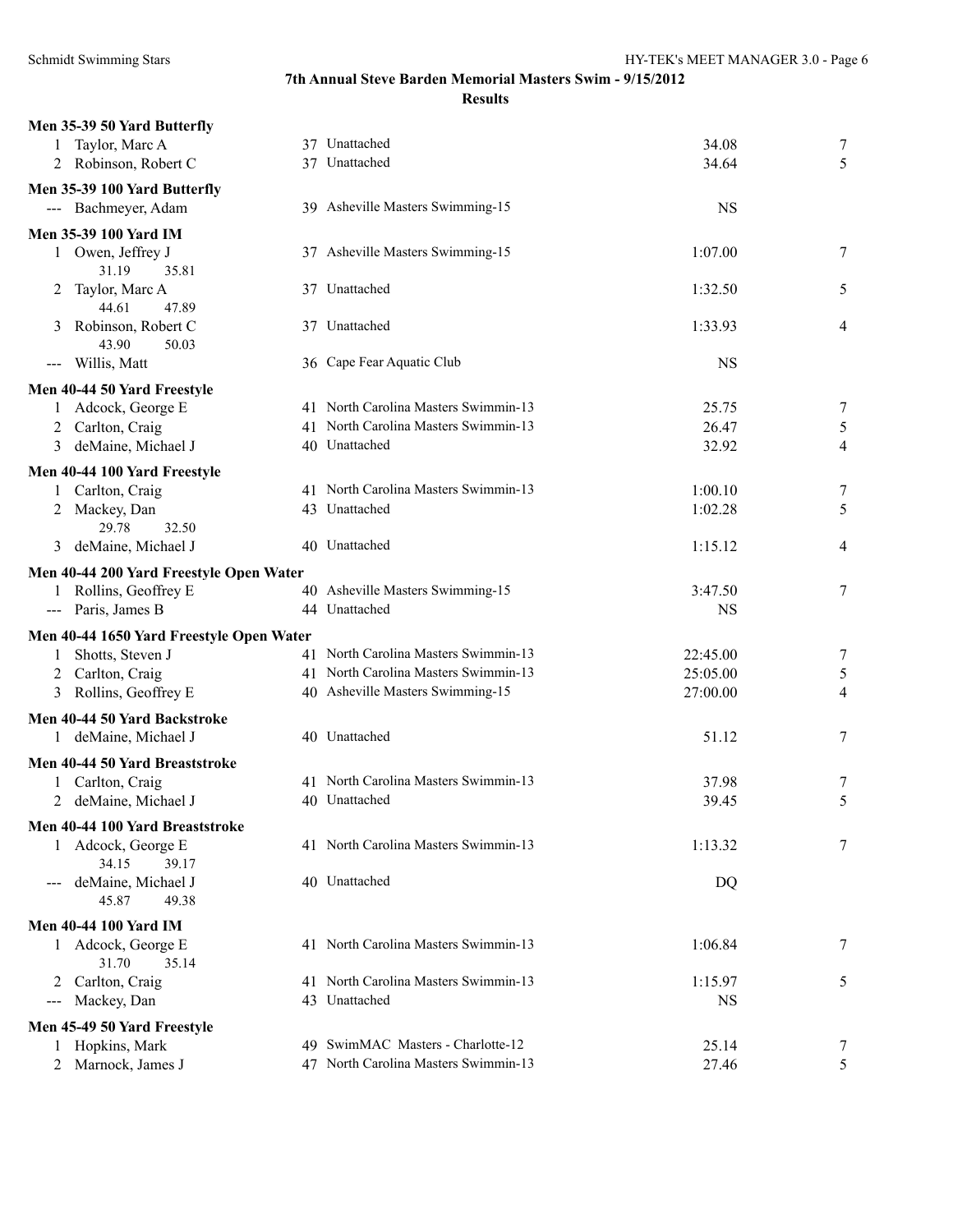| Men 45-49 100 Yard Freestyle                            |                                      |           |                |
|---------------------------------------------------------|--------------------------------------|-----------|----------------|
| 1 Pulsifer, Andrew<br>25.73<br>27.65                    | 46 Asheville Masters Swimming-15     | 53.38     | 7              |
| Hopkins, Mark<br>2                                      | 49 SwimMAC Masters - Charlotte-12    | 58.28     | 5              |
| Swoap, Bob<br>3                                         | 46 Asheville Masters Swimming-15     | 59.56     | $\overline{4}$ |
| 29.76<br>29.80                                          |                                      |           |                |
| 4 Marnock, James J<br>34.17<br>27.88                    | 47 North Carolina Masters Swimmin-13 | 1:02.05   | 3              |
| Men 45-49 200 Yard Freestyle Open Water                 |                                      |           |                |
| --- Cairns, Bruce A                                     | 49 North Carolina Aquatic Club Ma-25 | <b>NS</b> |                |
| Men 45-49 200 Yard Freestyle                            |                                      |           |                |
| 1 Pulsifer, Andrew                                      | 46 Asheville Masters Swimming-15     | 1:57.00   | 7              |
| Men 45-49 800 Yard Freestyle Open Water                 |                                      |           |                |
| 1 Cairns, Bruce A                                       | 49 North Carolina Aquatic Club Ma-25 | 12:25.00  | 7              |
|                                                         |                                      |           |                |
| Men 45-49 1650 Yard Freestyle Open Water<br>Sherry, Tom | 45 Asheville Masters Swimming-15     | 23:00.00  | 7              |
| 1<br>2 Treu, Kevin                                      | 49 Unattached                        | 25:44.00  | 5              |
|                                                         |                                      |           |                |
| Men 45-49 50 Yard Backstroke                            |                                      |           |                |
| 1 Swoap, Bob                                            | 46 Asheville Masters Swimming-15     | 29.66     | 7              |
| Men 45-49 100 Yard Backstroke                           |                                      |           |                |
| 1 Swoap, Bob                                            | 46 Asheville Masters Swimming-15     | 1:09.93   | 7              |
| 35.83<br>34.10                                          |                                      |           |                |
| Men 45-49 50 Yard Butterfly                             |                                      |           |                |
| 1 Cairns, Bruce A                                       | 49 North Carolina Aquatic Club Ma-25 | 28.94     | 7              |
| 2 Swoap, Bob                                            | 46 Asheville Masters Swimming-15     | 29.03     | $\mathfrak s$  |
| Hopkins, Mark<br>3                                      | 49 SwimMAC Masters - Charlotte-12    | 30.28     | $\overline{4}$ |
| 4 Marnock, James J                                      | 47 North Carolina Masters Swimmin-13 | 31.55     | 3              |
| Men 45-49 100 Yard Butterfly                            |                                      |           |                |
| 1 Cairns, Bruce A                                       | 49 North Carolina Aquatic Club Ma-25 | 1:05.74   | 7              |
| 31.58<br>34.16                                          |                                      |           |                |
| Men 45-49 200 Yard Butterfly                            |                                      |           |                |
| 1 Cairns, Bruce A                                       | 49 North Carolina Aquatic Club Ma-25 | 2:46.89   | 7              |
| 40.15<br>44.67<br>42.99                                 | 39.08                                |           |                |
| Men 45-49 100 Yard IM                                   |                                      |           |                |
| 1 Pulsifer, Andrew                                      | 46 Asheville Masters Swimming-15     | 59.69     | 7              |
| 27.63<br>32.06                                          |                                      |           |                |
| Swoap, Bob<br>2                                         | 46 Asheville Masters Swimming-15     | 1:07.47   | 5              |
| 30.09<br>37.38                                          |                                      |           |                |
| Hopkins, Mark<br>3                                      | 49 SwimMAC Masters - Charlotte-12    | 1:08.23   | 4              |
| 31.50<br>36.73                                          |                                      |           |                |
| Men 50-54 50 Yard Freestyle                             |                                      |           |                |
| 1 Stose, Gil                                            | 51 Unattached                        | 27.32     | 7              |
| 2 Weller, Jeff                                          | 52 Asheville Masters Swimming-15     | 28.62     | 5              |
| Men 50-54 100 Yard Freestyle                            |                                      |           |                |
| 1 Jones, Judd                                           | 54 Greater Knoxville Masters-15      | 58.00     | 7              |
| 27.57<br>30.43                                          |                                      |           |                |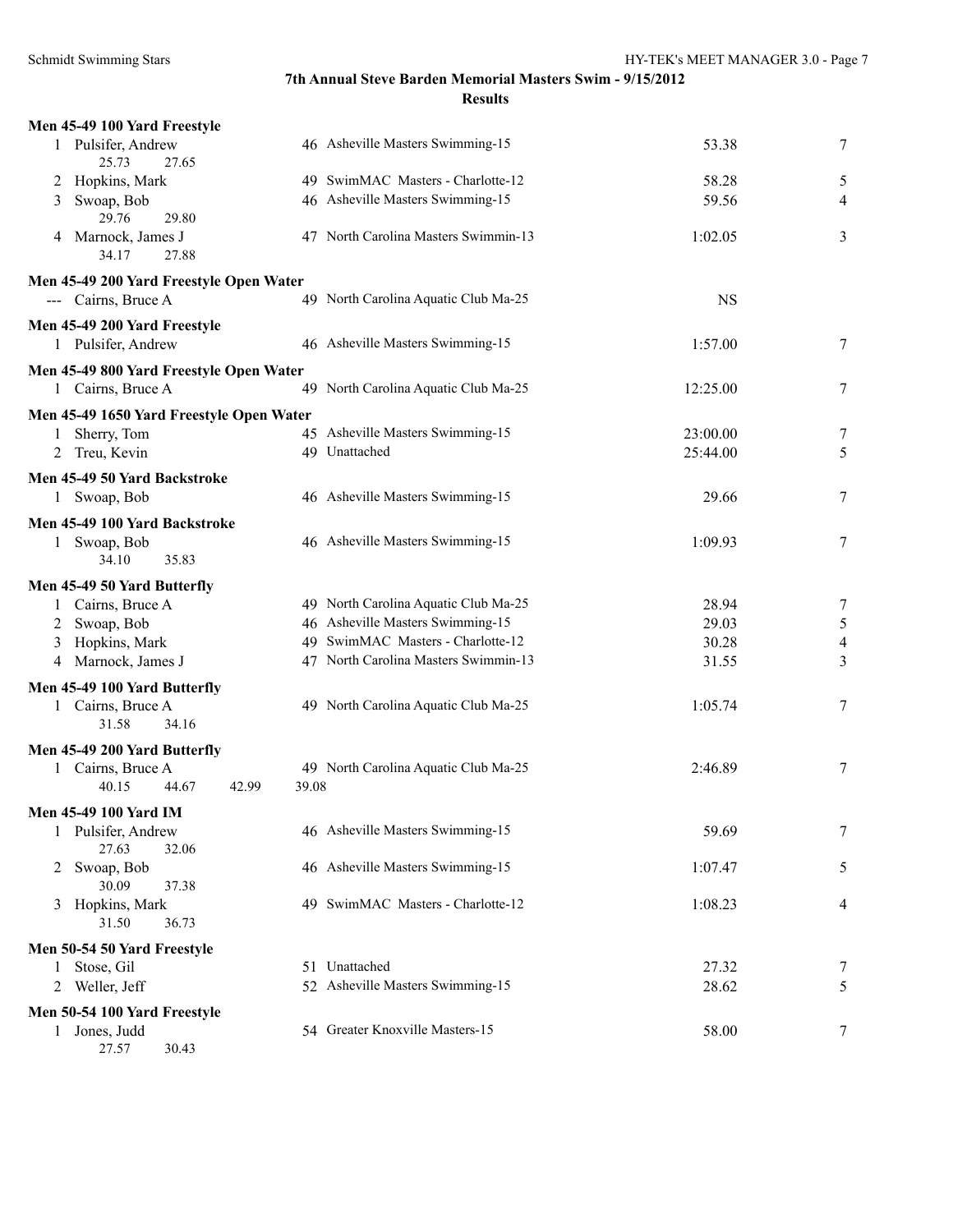| (Men 50-54 100 Yard Freestyle)                    |                                      |          |                          |
|---------------------------------------------------|--------------------------------------|----------|--------------------------|
| 2 Weller, Jeff                                    | 52 Asheville Masters Swimming-15     | 1:03.81  | 5                        |
| 51.97<br>11.84                                    |                                      |          |                          |
| Men 50-54 200 Yard Freestyle Open Water           |                                      |          |                          |
| Jones, Judd<br>$\mathbf{1}$                       | 54 Greater Knoxville Masters-15      | 3:16.50  | 7                        |
| 2 Skrivanek, Ed                                   | 54 North Carolina Masters Swimmin-13 | 5:15.00  | 5                        |
| Men 50-54 800 Yard Freestyle Open Water           |                                      |          |                          |
| 1 Skrivanek, Ed                                   | 54 North Carolina Masters Swimmin-13 | 18:37.00 | 7                        |
| Men 50-54 1650 Yard Freestyle Open Water          |                                      |          |                          |
| Jones, Judd                                       | 54 Greater Knoxville Masters-15      | 22:31.00 | 7                        |
| Weller, Jeff<br>2                                 | 52 Asheville Masters Swimming-15     | 25:15.00 | 5                        |
| Creighton, Mel L<br>3                             | 53 Grand Strand Masters Swimming-55  | 26:53.00 | $\overline{\mathcal{A}}$ |
| 4 Less, Dale A                                    | 53 Burke/Unifour Masters Swimming-4  | 29:59.00 | 3                        |
| Men 50-54 50 Yard Backstroke                      |                                      |          |                          |
| Jones, Judd<br>1                                  | 54 Greater Knoxville Masters-15      | 30.38    | 7                        |
| Stose, Gil<br>2                                   | 51 Unattached                        | 35.88    | 5                        |
| Men 50-54 100 Yard Backstroke                     |                                      |          |                          |
| 1 Jones, Judd                                     | 54 Greater Knoxville Masters-15      | 1:05.34  | 7                        |
|                                                   |                                      |          |                          |
| Men 50-54 200 Yard Backstroke                     |                                      |          |                          |
| 1 Jones, Judd<br>33.29<br>36.28<br>36.74<br>36.51 | 54 Greater Knoxville Masters-15      | 2:22.82  | 7                        |
|                                                   |                                      |          |                          |
| Men 50-54 50 Yard Breaststroke                    |                                      |          |                          |
| 1 Weller, Jeff                                    | 52 Asheville Masters Swimming-15     | 36.76    | 7                        |
| 2 Stose, Gil                                      | 51 Unattached                        | 37.57    | 5                        |
| Men 50-54 50 Yard Butterfly                       |                                      |          |                          |
| 1 Creighton, Mel L                                | 53 Grand Strand Masters Swimming-55  | 39.78    | 7                        |
| Men 50-54 100 Yard Butterfly                      |                                      |          |                          |
| 1 Rogan, Robert B                                 | 51 Barracuda Swim Club of Northea-15 | 1:04.93  | 7                        |
| 29.78<br>35.15                                    |                                      |          |                          |
| 2 Creighton, Mel L                                | 53 Grand Strand Masters Swimming-55  | 1:33.43  | 5                        |
| 43.29<br>50.14                                    |                                      |          |                          |
| Men 50-54 200 Yard Butterfly                      |                                      |          |                          |
| 1 Jones, Judd                                     | 54 Greater Knoxville Masters-15      | 2:52.19  | 7                        |
| 38.43<br>43.47<br>45.10<br>45.19                  |                                      |          |                          |
| <b>Men 50-54 100 Yard IM</b>                      |                                      |          |                          |
| 1 Rogan, Robert B                                 | 51 Barracuda Swim Club of Northea-15 | 1:05.39  | 7                        |
| 30.66<br>34.73                                    |                                      |          |                          |
| Creighton, Mel L<br>2                             | 53 Grand Strand Masters Swimming-55  | 1:27.25  | 5                        |
| 43.25<br>44.00                                    |                                      |          |                          |
| <b>Men 50-54 200 Yard IM</b>                      |                                      |          |                          |
| 1 Rogan, Robert B                                 | 51 Barracuda Swim Club of Northea-15 | 2:25.92  | 7                        |
| 30.07<br>37.98<br>43.54<br>34.33                  |                                      |          |                          |
| Creighton, Mel L                                  | 53 Grand Strand Masters Swimming-55  | DQ       |                          |
| 44.40<br>59.90<br>1:01.00<br>43.06                |                                      |          |                          |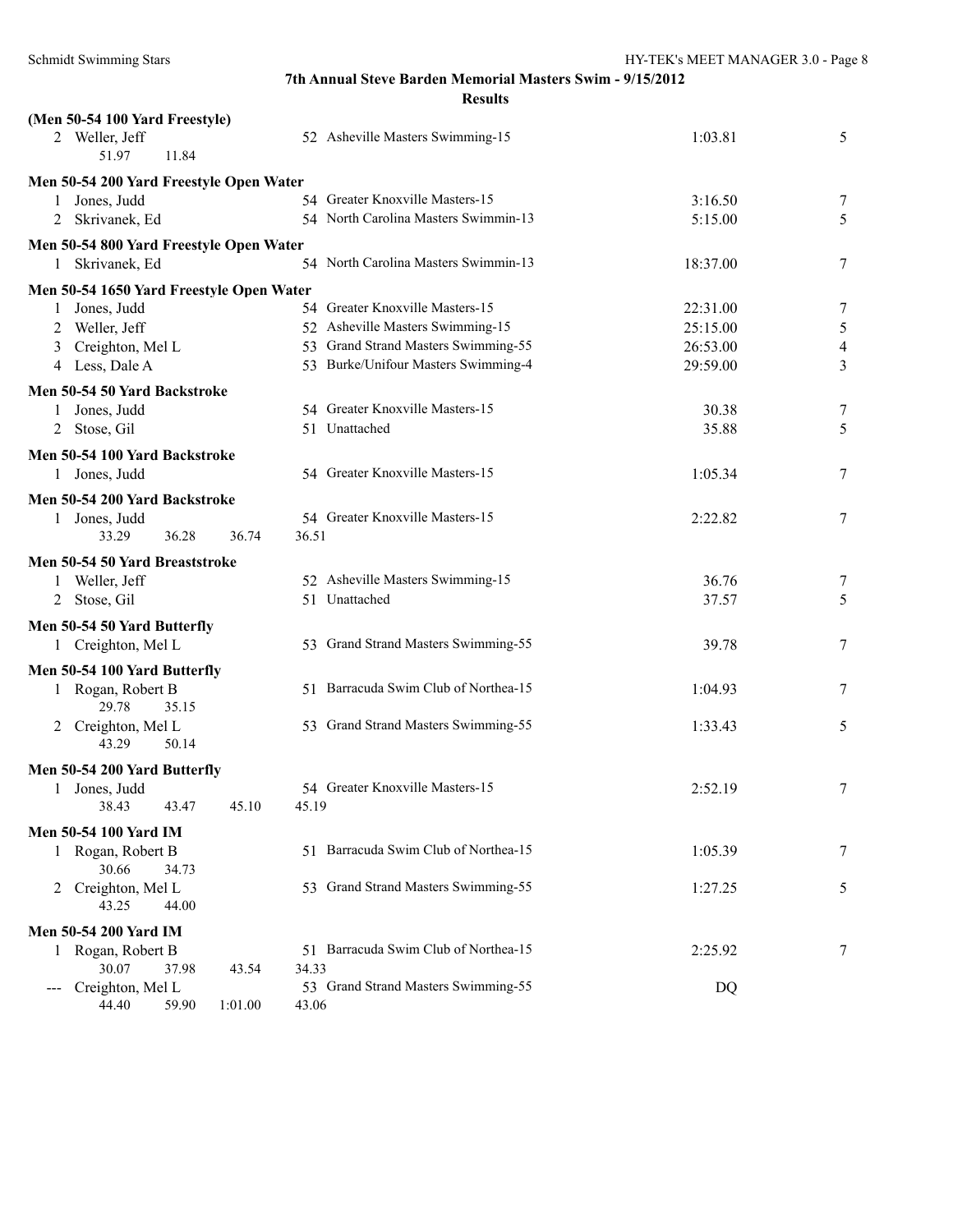| Men 55-59 50 Yard Freestyle<br>1 Baker, Don            | 55 North Carolina Masters Swimmin-13                                         | 27.72                | 7      |
|--------------------------------------------------------|------------------------------------------------------------------------------|----------------------|--------|
| Men 55-59 100 Yard Freestyle<br>--- Bradley, Matthew H | 59 Asheville Masters Swimming-15                                             | <b>NS</b>            |        |
| Men 55-59 200 Yard Freestyle<br>--- Bradley, Matthew H | 59 Asheville Masters Swimming-15                                             | <b>NS</b>            |        |
| Men 55-59 1650 Yard Freestyle Open Water               |                                                                              |                      |        |
| 1 Vaden, Sterling<br>2 Kelischek, Michael J            | 57 North Carolina Masters Swimmin-13<br>56 North Carolina Masters Swimmin-13 | 29:33.00<br>30:04.00 | 7<br>5 |
| Men 55-59 100 Yard Backstroke                          |                                                                              |                      |        |
| --- Bradley, Matthew H                                 | 59 Asheville Masters Swimming-15                                             | <b>NS</b>            |        |
| Men 55-59 50 Yard Breaststroke                         |                                                                              |                      |        |
| 1 Baker, Don                                           | 55 North Carolina Masters Swimmin-13                                         | 41.15                | 7      |
| 2 Miller, Jamie A                                      | 58 Triad Masters Swimming Greens-21                                          | 45.67                | 5      |
| Men 55-59 200 Yard Breaststroke                        |                                                                              |                      |        |
| 1 Miller, Jamie A<br>53.15<br>1:05.16<br>1:05.52       | 58 Triad Masters Swimming Greens-21<br>59.23                                 | 4:03.06              | 7      |
| Men 55-59 50 Yard Butterfly                            |                                                                              |                      |        |
| 1 Baker, Don                                           | 55 North Carolina Masters Swimmin-13                                         | 33.64                | 7      |
| 2 Miller, Jamie A                                      | 58 Triad Masters Swimming Greens-21                                          | 46.25                | 5      |
| Men 55-59 200 Yard Butterfly                           |                                                                              |                      |        |
| 1 Miller, Jamie A<br>1:00.95<br>1:09.13<br>1:12.49     | 58 Triad Masters Swimming Greens-21<br>1:04.23                               | 4:26.80              | 7      |
| <b>Men 55-59 200 Yard IM</b>                           |                                                                              |                      |        |
| 1 Miller, Jamie A<br>51.65                             | 58 Triad Masters Swimming Greens-21<br>44.75                                 | 3:52.69              | 7      |
| Men 60-64 100 Yard Freestyle                           |                                                                              |                      |        |
| 1 Pillmore, Bill                                       | 64 Asheville Masters Swimming-15                                             | 1:04.57              | 7      |
| Men 60-64 800 Yard Freestyle Open Water                |                                                                              |                      |        |
| 1 Pillmore, Bill                                       | 64 Asheville Masters Swimming-15                                             | 11:55.00             | 7      |
| Men 60-64 100 Yard Breaststroke                        |                                                                              |                      |        |
| 1 Pillmore, Bill<br>40.46<br>44.05                     | 64 Asheville Masters Swimming-15                                             | 1:24.51              | 7      |
| Men 60-64 50 Yard Butterfly                            |                                                                              |                      |        |
| 1 Coxhead, George                                      | 60 North Carolina Masters Swimmin-13                                         | 29.52                | 7      |
| <b>Men 60-64 100 Yard IM</b>                           |                                                                              |                      |        |
| 1 Coxhead, George<br>31.62<br>34.86                    | 60 North Carolina Masters Swimmin-13                                         | 1:06.48              | 7      |
| 2 Pillmore, Bill<br>36.48<br>40.67                     | 64 Asheville Masters Swimming-15                                             | 1:17.15              | 5      |
| <b>Men 60-64 200 Yard IM</b>                           |                                                                              |                      |        |
| 1 Coxhead, George<br>31.18<br>40.67<br>42.91           | 60 North Carolina Masters Swimmin-13<br>32.23                                | 2:26.99              | 7      |
|                                                        |                                                                              |                      |        |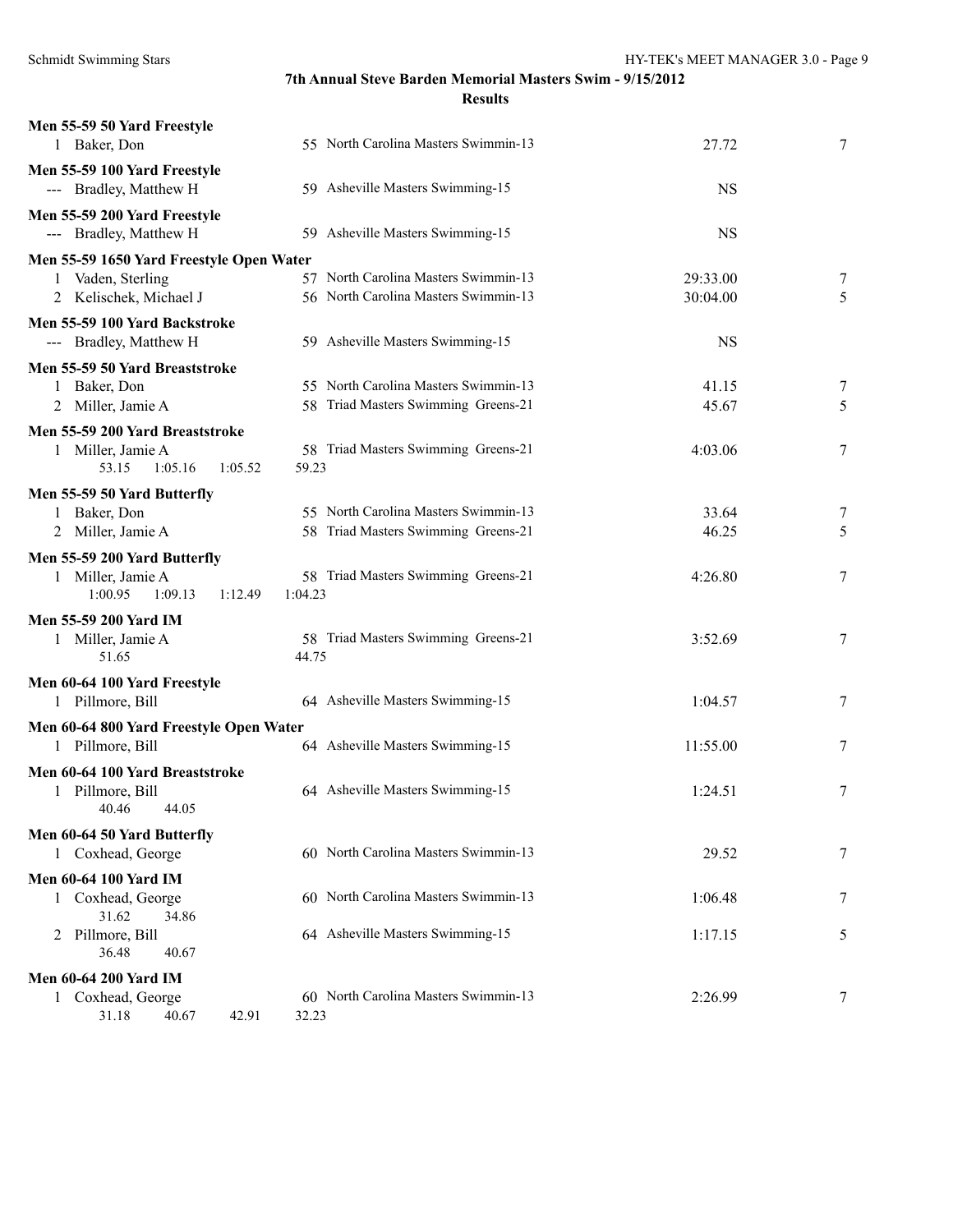| Men 65-69 50 Yard Freestyle              |                                      |           |                |
|------------------------------------------|--------------------------------------|-----------|----------------|
| 1 Parks, Ron                             | 69 Asheville Masters Swimming-15     | 45.86     | 7              |
| Men 65-69 100 Yard Freestyle             |                                      |           |                |
| 1 Parks, Ron                             | 69 Asheville Masters Swimming-15     | 1:50.28   | 7              |
| Men 65-69 1650 Yard Freestyle Open Water |                                      |           |                |
| 1 Green, James M                         | 67 Asheville Masters Swimming-15     | 27:12.00  | 7              |
| Men 65-69 50 Yard Backstroke             |                                      |           |                |
| 1 Parks, Ron                             | 69 Asheville Masters Swimming-15     | 1:03.91   | 7              |
| Men 65-69 50 Yard Breaststroke           |                                      |           |                |
| 1 Ziegler, John                          | 66 Georgia Masters-GA                | 40.63     | 7              |
| 2 Green, James M                         | 67 Asheville Masters Swimming-15     | 1:07.42   | 5              |
| --- Parks, Ron                           | 69 Asheville Masters Swimming-15     | <b>NS</b> |                |
| Men 65-69 100 Yard Breaststroke          |                                      |           |                |
| 1 Ziegler, John                          | 66 Georgia Masters-GA                | 1:31.66   | 7              |
| 42.18<br>49.48                           |                                      |           |                |
| 2 Green, James M                         | 67 Asheville Masters Swimming-15     | 1:32.65   | 5              |
| 44.19<br>48.46                           |                                      |           |                |
| 3 Parks, Ron                             | 69 Asheville Masters Swimming-15     | 1:57.84   | 4              |
| 50.01<br>1:07.83                         |                                      |           |                |
| Men 65-69 200 Yard Breaststroke          |                                      |           |                |
| 1 Ziegler, John                          | 66 Georgia Masters-GA                | 3:22.99   | 7              |
| 44.17<br>53.01<br>53.25                  | 52.56                                |           |                |
| Men 65-69 100 Yard Butterfly             |                                      |           |                |
| 1 Green, James M                         | 67 Asheville Masters Swimming-15     | 1:30.38   | 7              |
| 47.17<br>43.21                           |                                      |           |                |
| Men 65-69 200 Yard Butterfly             |                                      |           |                |
| 1 Ziegler, John                          | 66 Georgia Masters-GA                | 3:14.12   | 7              |
| 42.97<br>51.29<br>51.57                  | 48.29                                |           |                |
| <b>Men 65-69 100 Yard IM</b>             |                                      |           |                |
| 1 Green, James M                         | 67 Asheville Masters Swimming-15     | 1:24.15   | 7              |
| Men 65-69 200 Yard IM                    |                                      |           |                |
| 1 Ziegler, John                          | 66 Georgia Masters-GA                | 3:02.35   | 7              |
| 40.11<br>50.51<br>51.12                  | 40.61                                |           |                |
| 2 Green, James M                         | 67 Asheville Masters Swimming-15     | 3:02.60   |                |
| 3:15.29                                  |                                      |           |                |
| Men 70-74 50 Yard Freestyle              |                                      |           |                |
| Gadol, Louis C<br>1                      | 70 Asheville Masters Swimming-15     | 31.84     | 7              |
| Caldwell, Benjamin E                     | 72 Asheville Masters Swimming-15     | 33.21     | 5              |
| Torrico, Rudy<br>3                       | 70 Unattached                        | 44.55     | $\overline{4}$ |
| Weiss, Edward<br>$---$                   | 71 North Carolina Masters Swimmin-13 | <b>NS</b> |                |
| Men 70-74 100 Yard Freestyle             |                                      |           |                |
| 1 Caldwell, Benjamin E                   | 72 Asheville Masters Swimming-15     | 1:15.87   | 7              |
| 36.18<br>39.69                           |                                      |           |                |
| Gadol, Louis C<br>2                      | 70 Asheville Masters Swimming-15     | 1:18.63   | 5              |
| 28.86<br>49.77                           | 70 Unattached                        |           |                |
| Torrico, Rudy<br>3                       |                                      | 1:44.99   | 4              |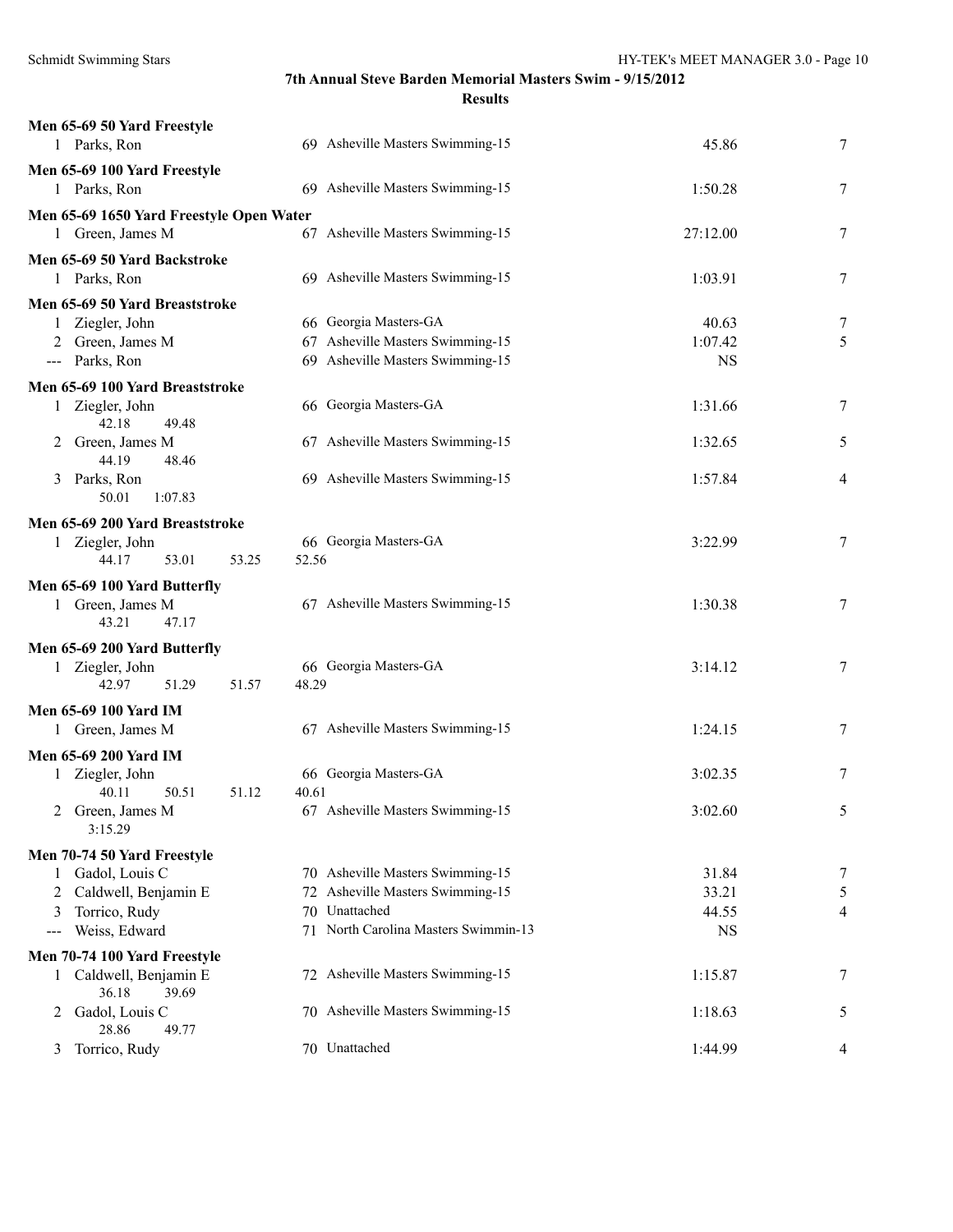| Men 70-74 200 Yard Freestyle<br>1 Torrico, Rudy  | 70 Unattached                        |                             | 4:26.15                | 7  |
|--------------------------------------------------|--------------------------------------|-----------------------------|------------------------|----|
| Men 70-74 50 Yard Backstroke                     |                                      |                             |                        |    |
| 1 Magnarella, Paul J                             | 74 Asheville Masters Swimming-15     |                             | 42.97                  | 7  |
| 2 Caldwell, Benjamin E                           | 72 Asheville Masters Swimming-15     |                             | 44.63                  | 5  |
| Men 70-74 100 Yard Backstroke                    |                                      |                             |                        |    |
| 1 Magnarella, Paul J                             | 74 Asheville Masters Swimming-15     |                             | 1:36.87                | 7  |
| Men 70-74 50 Yard Breaststroke                   |                                      |                             |                        |    |
| 1 Gadol, Louis C                                 | 70 Asheville Masters Swimming-15     |                             | 44.81                  | 7  |
| 2 Weiss, Edward                                  | 71 North Carolina Masters Swimmin-13 |                             | 54.73                  | 5  |
| Men 70-74 100 Yard Breaststroke                  |                                      |                             |                        |    |
| 1 Weiss, Edward                                  | 71 North Carolina Masters Swimmin-13 |                             | 2:10.38                | 7  |
| 1:00.44<br>1:09.94                               |                                      |                             |                        |    |
| Men 70-74 200 Yard Breaststroke                  |                                      |                             |                        |    |
| 1 Weiss, Edward                                  | 71 North Carolina Masters Swimmin-13 |                             | 4:48.38                | 7  |
| 59.56<br>1:11.43<br>1:18.00                      | 1:19.39                              |                             |                        |    |
| Men 70-74 50 Yard Butterfly                      |                                      |                             |                        |    |
| 1 Gadol, Louis C                                 | 70 Asheville Masters Swimming-15     |                             | 39.00                  | 7  |
| 2 Caldwell, Benjamin E                           | 72 Asheville Masters Swimming-15     |                             | 44.22                  | 5  |
| Men 70-74 100 Yard Butterfly                     |                                      |                             |                        |    |
| 1 Magnarella, Paul J<br>1:41.74                  | 74 Asheville Masters Swimming-15     |                             | 1:41.60                |    |
| <b>Men 70-74 100 Yard IM</b>                     |                                      |                             |                        |    |
| Magnarella, Paul J                               | 74 Asheville Masters Swimming-15     |                             | 1:29.50                | 7  |
| 2 Gadol, Louis C                                 | 70 Asheville Masters Swimming-15     |                             | 1:31.03                | 5  |
| <b>Men 70-74 200 Yard IM</b>                     |                                      |                             |                        |    |
| 1 Magnarella, Paul J                             | 74 Asheville Masters Swimming-15     |                             | 3:18.58                | 7  |
| 43.89<br>50.68<br>57.48                          | 46.53                                |                             |                        |    |
| Mixed 18+200 Yard Medley Relay                   |                                      |                             |                        |    |
| 1 Asheville Masters Swimming-15                  | A                                    |                             | 2:03.73                | 14 |
| 1) Swoap, Bob M46                                |                                      | 3) Battle, Ruth W50         |                        |    |
| 33.76<br>31.57<br>30.51                          | 27.89                                |                             |                        |    |
| 2 Asheville Masters Swimming-15                  | С                                    |                             | 2:23.16                | 10 |
| 1) Pillmore, Bill M64<br>37.44<br>52.90<br>27.41 | 25.41                                |                             | 4) Bachmeyer, Adam M39 |    |
| 3 Asheville Masters Swimming-15                  | B                                    |                             | 2:30.30                | 8  |
| 1) Kramer, Adrienne W46                          | 2) Parks, Ron M69                    | 3) Owen, Jeffrey J M37      | 4) Casey, Nancy W W44  |    |
| 39.05<br>50.13<br>30.02                          | 31.10                                |                             |                        |    |
| 4 Asheville Masters Swimming-15                  | ${\bf D}$                            |                             | 2:41.22                | 6  |
| 1) Wilson, Debbie R W58                          | 2) Green, James M M67                | 3) Caldwell, Benjamin E M72 | 4) Weller, Jeff M52    |    |
| 46.59<br>41.82<br>41.81                          | 31.00                                |                             |                        |    |

### **Scores - Women**

|  | Women - Team Rankings - Through Event 40 |  |
|--|------------------------------------------|--|
|  |                                          |  |

| 1. Asheville Masters Swimming | 2. Unattached                    | 80 |
|-------------------------------|----------------------------------|----|
| 3. Warren Wilson Owls         | 4. Triad Masters Swimming Greens | 49 |
| 5. Fireball Masters Swimming  | 5. YMCA Of the Triangle Area     |    |